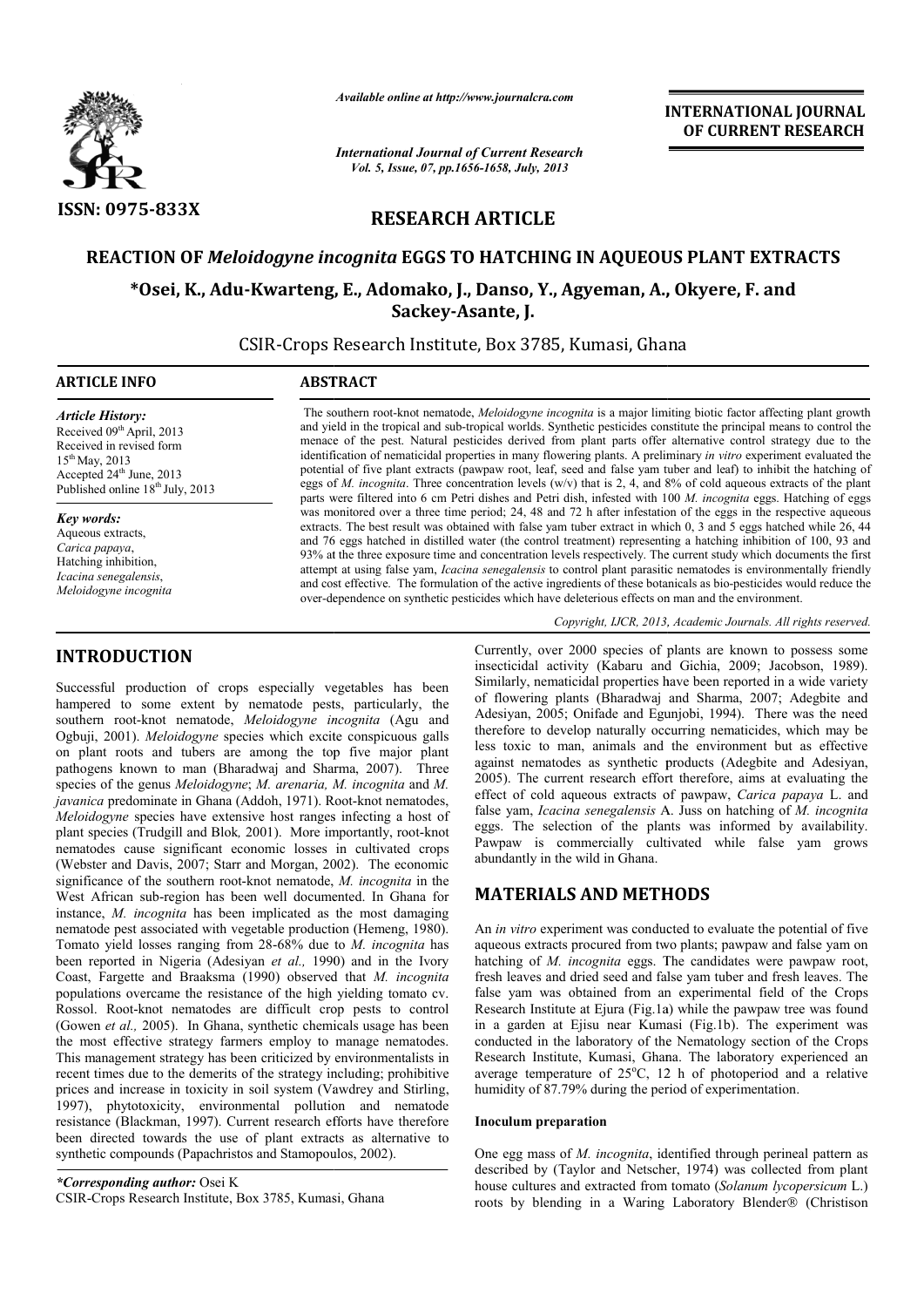Scientific Equipment Ltd. UK) and shaking for 3 min in distilled water and rinsing for 2 min under running tap water. The eggs were cultured on the dwarf determinate tomato cv. Tiny Tim in a plant house at the Crops Research Institute, Kumasi with a minimum temperature of  $25^{\circ}$ C. Six weeks after inoculation (WAI), when two generations had occurred under these optimum conditions (McLeod *et al.,* 2001), eggs were extracted from the tomato roots as described above and used in the experiment.



Figure 1. The two plants used in the experiment A, False yam (*Icacina senegalensis*) and B, Pawpaw (*Carica papaya*).

#### Plant extracts preparation

The moisture level of the five plant samples was reduced in a convection air oven at  $60^{\circ}$ C for 24 h. Dried samples were then milled into powder with a Kenwood dry mill. Fifty grams each of the samples was isolated for 60 min in 750 mL<sup>-1</sup> of distilled water. The cold aqueous suspensions were maintained at room temperature for 16 h with intermittent stirring. Suspensions were then filtered through cheesecloth to obtain an extract of 8% concentration (w/v). Serial dilutions were then performed to obtain concentrations of 4% and 2%. Distilled water was the control treatment. One milliliter each of the aqueous suspensions was pipetted into 6-cm Petri dishes and one hundred freshly extracted *M. incognita* eggs in one milliliter

suspension were poured into the aqueous extracts and properly labeled. The experiment was arranged in a randomized complete block design, repeated twice and replicated three times each time (Fig. 2). Hatching was monitored over a three time period; 24, 48 and 72 h respectively. Data was subjected to the Analysis of variance (ANOVA) using the mixed models (REML) approach in GenStat 8.1 statistical package. Means were separated using Fisher's protected least significant difference (LSD).



Figure 2. Set up of aqueous extracts of the plant parts. Cold aqueous extracts (pawpaw root, leaf, seed, false yam tuber and leaf) and distilled water-control. Three concentration levels of extracts; 2%, 4, 8 and 0% distilled water.

### RESULTS

The effect of different concentration levels of extracts on hatching of eggs varied with material and exposure time (Table 1). At the highest concentration level (8%) and time period of 72 h, pawpaw root, seed, leaf, false yam leaf and tuber recorded approximately (17, 7, 8, 13 and 5%) hatching respectively while distilled water, the control treatment recorded 76%. In the control treatment, hatching at 24 h was significantly ( $P<0.05$ ) high (26%) compared with no hatch (0) at the highest concentration of false yam tuber (FYT). The percentage hatch increased from 26 at 24 h to 76 at72 h in the control treatment

Table 1. Number of *M. incognita* eggs hatched in cold water extracts of plants at three time periods

| Treatments     | Concentrations (%) | Hatching (%)    |                   |                 |
|----------------|--------------------|-----------------|-------------------|-----------------|
|                |                    | 24h             | 48h               | 72h             |
| Control        |                    | $26e^z$         | 44h               | 76h             |
| Pawpaw root    | 2                  | 7cd             | 25gh              | 47gh            |
| Pawpaw root    | 4                  | 3abc            | 13cdef            | 21de            |
| Pawpaw root    | 8                  | 1ab             | 6abc              | 17cd            |
| Pawpaw seed    | 2                  | 7cd             | 15def             | 18cd            |
| Pawpaw seed    | 4                  | 2ab             | 8abcd             | 13bc            |
| Pawpaw seed    | 8                  | 2ab             | 4ab               | 7ab             |
| Pawpaw leaf    | 2                  | 5bc             | $21$ fgh          | 35 <sub>g</sub> |
| Pawpaw leaf    | 4                  | 2ab             | 12bcde            | 17cd            |
| Pawpaw leaf    | 8                  | 1ab             | 3a                | 8ab             |
| False yam leaf | 2                  | 11d             | 28gh              | 30fg            |
| False yam leaf | 4                  | 7cd             | 17 <sub>eff</sub> | 26ef            |
| False yam leaf | 8                  | 4 <sub>bc</sub> | 9abcd             | 13bc            |
| False yam root | 2                  | 4 <sub>bc</sub> | 9abcd             | 12abc           |
| False yam root | 4                  | 1ab             | 5abc              | 7ab             |
| False yam root | 8                  | 0a              | 3a                | 5a              |
| Grand mean     |                    | 5.2             | 13.9              | 22.0            |
| LSd(0.05)      |                    | 3.6             | 8.2               | 7.5             |

Data are means of three replicates

<sup>z</sup>Means with the same letter are not significantly different